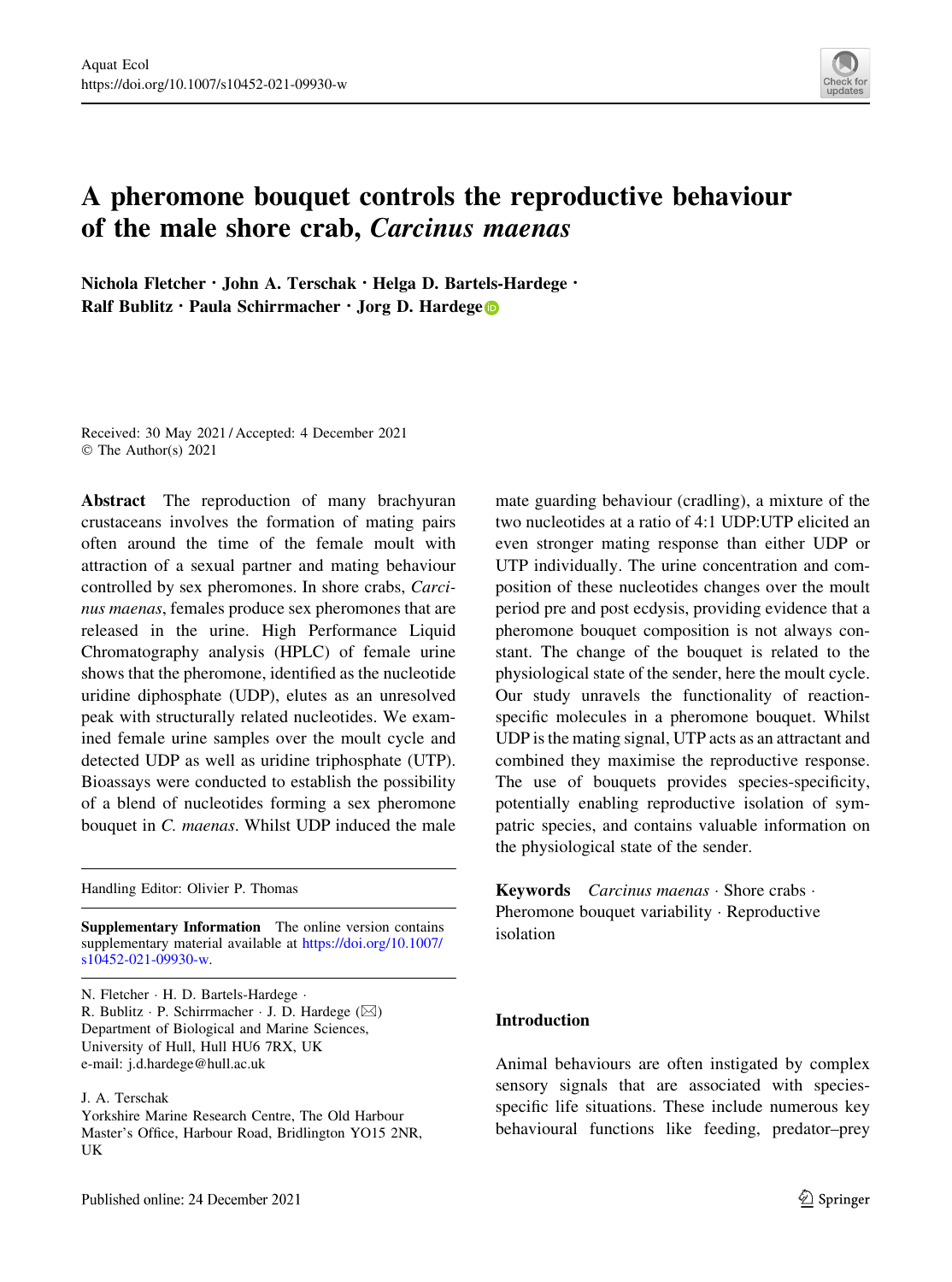interactions, reproduction and communication in a social context, all of which can be coordinated by olfactory cues and chemoreception (Wyatt [2014\)](#page-8-0). The complexity of signals to which an organism is exposed in the marine environment requires the development of mechanisms to discriminate between the different elements of signals, for example to coordinate their reproductive behaviour (Derby et al. [1996\)](#page-7-0). Amongst the various forms of signalling, chemical communication plays a large role but is the least understood (Wyatt [2009\)](#page-8-0). Chemical signals that mediate reproductive behaviours are usually species-specific methods of communication, which can be achieved by using blends or mixtures. Sex pheromones are often bouquets of structurally similar compounds (Wyatt [2014\)](#page-8-0) albeit few have been described in marine invertebrates. Many insects, particularly moths, use a blend of compounds in a precise, fixed ratio as both species- and population-specific sex pheromones (Cardé et al. [1977;](#page-7-0) Löfstedt [1993\)](#page-8-0). The nuptial spawning behaviour in two species of marine polychaete, Platynereis dumerilii and Nereis succinea, is mediated by the release of a ketone, 5-methyl-3 heptanone in different species-specific concentrations (Hardege et al. [1998](#page-8-0)) whilst the release of male gametes is coordinated via species specific cues, uric acid (Hardege et al. [1998](#page-8-0)) and cysteinyl-glutathione (Zeeck et al. [1998a,](#page-8-0) [b\)](#page-8-0). Lepidoptera pheromone bouquets show the same compounds being used in hundreds of species with specific blends as well as environmental timing providing reproductive isolation (Rasmussen et al. [1996\)](#page-8-0). Other aquatic examples for pheromone blends include goldfish (Carassius auratus, Sorensen [1992;](#page-8-0) Sorensen et al. [1998\)](#page-8-0) and brown algae, where different algae use selected compounds from within these bouquets as their own speciesspecific cues for gamete activation and attraction. The role of other compounds in the mixtures remains unclear but could include deception of competing species or simply form a relict of the biosynthetic pathway for their production that is shared between the different brown algae (see Maier and Müller [1986](#page-8-0) for review). Pheromone blends could have evolved for multiple purposes (Byers [2005\)](#page-7-0); apart from making a species reproductively isolated, they could serve as long- and short-range signals, with different parts of the blend having different roles, especially when complex behaviours are controlled (Christensen et al. [1989\)](#page-7-0).

Crustacean pheromones have been widely researched but only in recent years have their chemical compositions been characterised (Breithaupt and Thiel [2011\)](#page-7-0). The identification of the primary sex pheromone in the shore crab has been established as the nucleotide uridine diphosphate (UDP) (Hardege et al. [2011\)](#page-8-0). This sex pheromone is released by the female, predominantly in the urine leading up to and during the moulting stage (ecdysis). Excreted as a byproduct of chitin biosynthesis, the female sex pheromone attracts the male leading to courtship (Hardege et al. [2002,](#page-8-0) [2011](#page-8-0)). The male mating behaviour is induced via the release of female sex pheromones which initially attract the male to a female. Males then enter a stereotyped pair formation, with the male exploring the softness of the female carapace and proceeding to cradling the receptive female. This step can be initiated pre- and continued post-moult and also post-mating in what is known as mate guarding. A male can repeatedly respond to this chemical signal, with dominant males having numerous reproduction events with receptive females over the course of the mating season (Van der Meeren [1994\)](#page-8-0). Competitive mate choice has been shown in various brachyuran crabs (Christy [1987\)](#page-7-0). Losers of male–male aggressive interactions though are less likely to respond to UDP and conditioned water containing the female pheromones, and even when responding they require significantly longer before engaging in mating behaviour (Fletcher and Hardege [2009\)](#page-8-0).

There is evidence for heterospecificity in the use of UDP and related nucleotides as the female sex pheromone in a number of other crustaceans (Bublitz et al. [2008](#page-7-0)), potentially leading to cross-species attraction and conflict between species. Evolution of species specific pheromones is complex as the use of specific chemicals raises demands on exclusivity of signal biosynthesis and reception. A reproductive event that leads to avoidance in space and time (premating reproductive isolation) should therefore play an important role in such environments where multiple species reproduce. There are examples for pre-mating reproductive isolation in the marine environment, this includes polychaetes such as the lugworm Arenicola marina and Nereidid ragworms (Bentley and Pacey [1992;](#page-7-0) Hardege et al. [1998](#page-8-0)) and in crustaceans the formation of pre-mating pairs is widespread (Christy [1987\)](#page-7-0).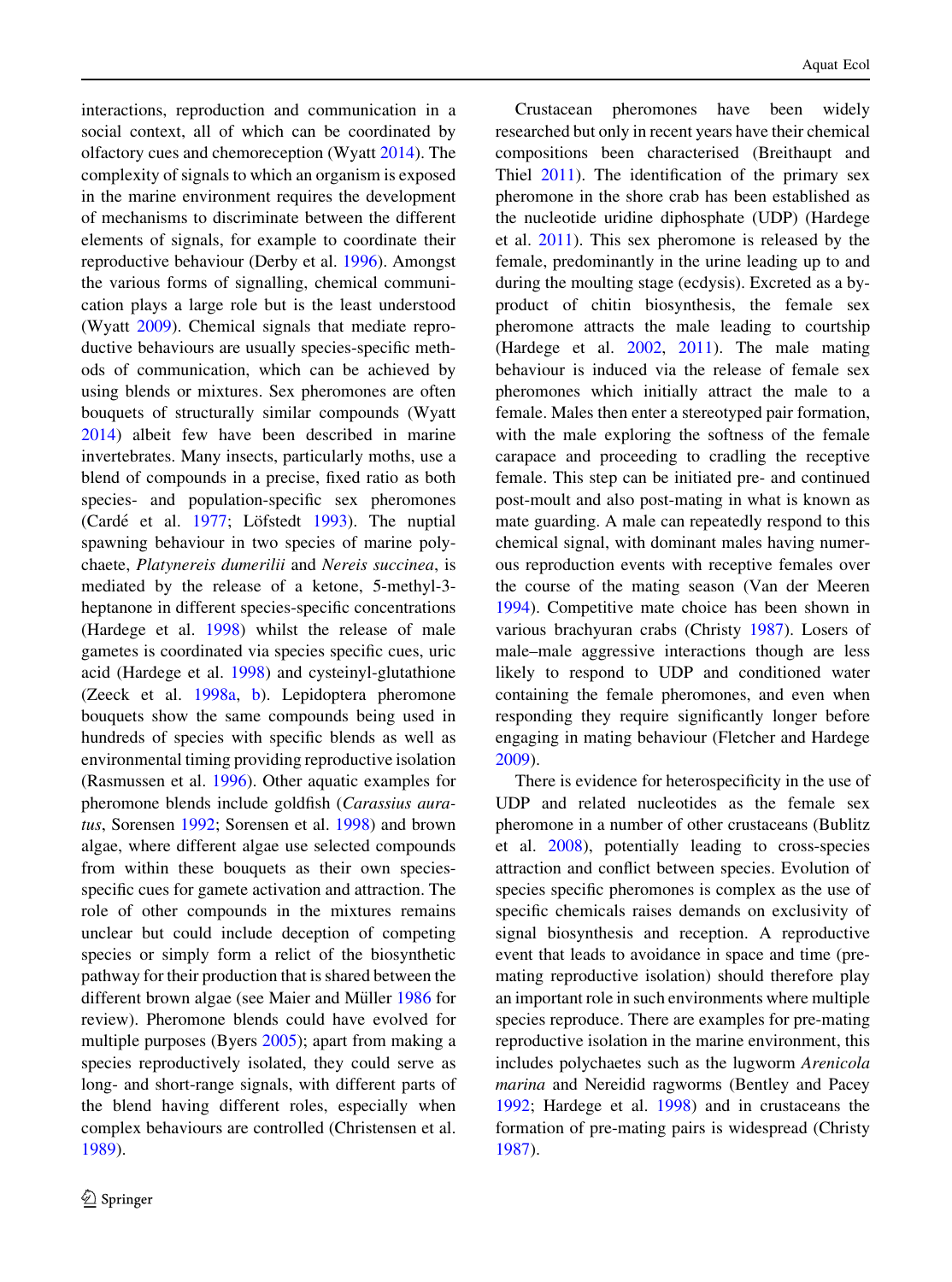Shore crabs, as omnivorous intertidal predators, have in the past decades become a major global invader (Yamada [2001\)](#page-8-0) that impact fisheries, aquaculture and ecosystems, disrupting ecological networks leading to loss of biodiversity (Grosholz and Ruiz [1996](#page-8-0)), and substantial economic impacts (Molnar et al. [2008](#page-8-0)). This study explores the pheromones detectable in female shore crab urine to explore potential synergistic effects of the compounds forming the odour bouquet, potentially useful for improving population management strategies. Since pheromone production is linked to the female moult, we also investigate the composition of the pheromone bouquet over time, in pre and post ecdysis, as male mate-choice is likely to be based on the quality of the chemical signal mixture.

## Materials and methods

All crabs (Carcinus maenas) were collected at monthly intervals during spring tides over the summer months (June–September) from the intertidal zone in pre-copula pairs near Forder, Cornwall, UK and transported to Hull University where they were kept in a temperature-controlled room simulating summer conditions throughout the study (15:9 h light:dark,  $17 \pm 2$  °C). Unpaired crabs occurred in the cultures after the pairs split up post-mating and at the time of the female hardening out her new carapace. These were maintained in communal holding tanks  $(76 \times 64 \times 25$  cm) supplied with circulating seawater (32–34 %), while pre-copula pairs were kept in smaller individual holding tanks  $(30 \times 20 \times 20 \text{ cm})$ each filtered with its own Mini-Aqua-Flow Filter pump. All crabs were fed on mussel (Mytilus edulis) flesh three times a week. Tanks were checked daily for pre-copula pairs and moulting females. Urine was collected daily from individual females from 5 days prior to 10 days post-moult by immobilising them on a plastic board with rubber bands and the third maxillipeds were temporarily restrained. The urine was collected from the opening of the antennal opercula as described by Bamber and Naylor [\(1996](#page-7-0)) using a micropipette attached to an Eppendorf vial. The urine from each crab was passed through a cellulose sterile filter (12,000 RPM, centrifuge tube filters, Costar) and frozen at  $-20$  °C. The females were returned to their individual tanks with their male partner. After

completion of the behavioural assays, all crabs were released to their site of origin as part of the monthly sampling trips. All experiments were undertaken following ethical approval through the University of Hull ethics committee (ref UO20). To reduce stress in experiments (Wilson et al. [2021](#page-8-0)), the crabs handling was minimised and kept the same in all experiments including the controls to ensure uniformity of any handling impacts between treatments.

The HPLC was an Agilent 1100 system with a quaternary pump, degasser,  $100 \mu L$  loop autosampler, temperature-controlled column compartment, diode array and fluorescence detectors, and a fraction collector, all controlled with the Agilent ChemStation software (Rev. A.10.01). A Phenomenex Synergi Fusion RP column (4.6 mm  $\times$  250 mm) with a C18 guard column was used for the separation using an isocratic mobile phase  $(0.2 \text{ M } KH<sub>2</sub>PO<sub>4</sub>$  pH 5.5, 1 mL min<sup>-1</sup>) with a column temperature of 28 °C. The diode array detector was set to scan between 200 and 300 nm and the injection volume was  $100 \mu L$ . To determine UDP and UTP levels in pre- and post-moult females, urine was purified and pooled daily from 3 females for 5 days prior to and 10 days after moulting. This was because the volume of urine that could be obtained varied and was too low to enable injection of 0.1 ml per sample from a single female. Before injection onto the HPLC, large urinary proteins were removed by passing the urine sample through a 10 kDa cellulose centrifugal filter (Amicon; Microcon YM10) subsequently the filtrate was further fractionated by passing it through a 3 kDa cellulose centrifugal filter (Amicon; Microcon YM3). Both the filtrate and the filtrand (retained material) were separately injected and compared with nucleotide standards: UMP (uridine monophosphate), UDP (uridine diphosphate), UTP (uridine triphosphate), uridine, UDPglucose, GMP (guanosine monophosphate), GDP (guanosine diphosphate), GTP (guanosine triphosphate), AMP (adenosine monophosphate), ADP (adenosine diphosphate) and ATP (adenosine triphosphate). All chemicals were obtained from Sigma-Aldrich. Each nucleotide standard was prepared in purified water at a concentration of  $10^{-5}$  mol/ L. The retention times and maximum absorbances in the spectra (200–300 nm) were compared with those of the urine samples. Reporting of chromatograms were done at 268 nm to reflect specificity towards nucleotides. Partially, resolved peaks were de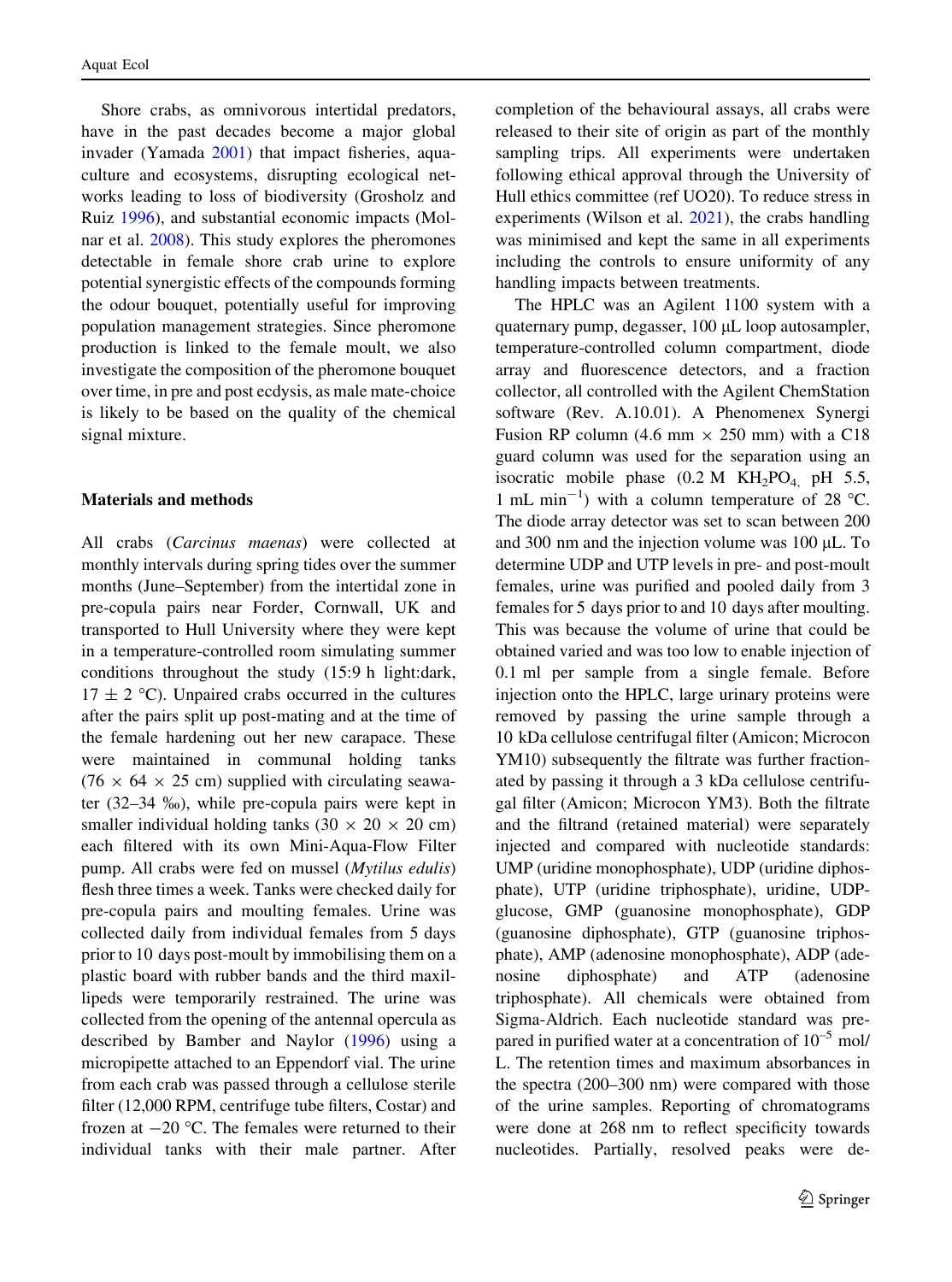convoluted using Agilent ChemStation algorithms utilising multiple wavelength spectral absorbances from the diode array detector. The method was confirmed with selected samples using LC–MS. HPLC data showing peak areas for dilution curves of synthetic standards of the nucleotides were used to calibrate the peak areas of the compounds detected in the samples (Hardege et al. [2011\)](#page-8-0). Original data and calibration curve can be found in supplementary material.

Only pre-copula males were used for the behavioural assays that were adapted from Hardege et al. [\(2002](#page-8-0)). For this, a pseudo-female model was made using a sponge and screws, all washed with alcohol prior to assembly. The screws were pushed through the sponge giving it a 'crab-like' form. The stimulus (uridine nucleotides) in the bioassays were prepared in the following ratios, using synthetic compounds, at concentration  $10^{-4}$  mol/L:  $100\%$  UDP, 4:1, 3:2, 1:1, 2:3, 1:4, UDP:UTP, 100% UTP. Individual male crabs (carapace width:  $65 \pm 5$  mm) were placed in static tanks (size—30  $\times$  20  $\times$  20 cm) with approximately 10 cm depth of seawater (32%) at ambient temperature  $(16 \degree C)$ , screened from visual disturbance, and left to acclimate for 30 min. The pseudo-female was first saturated with seawater, added to the opposite end of the tank from the test animal and 1 mL of the stimulus was pipetted into the sponge by inserting the pipette tip into the sponge in situ. The crabs were visually monitored and scored for their reproductive behaviours. Each crab was only used once to eliminate any possibility of habituation occurring.

This assay procedure was repeated for each of the uridine nucleotide ratios ( $N = 18$ ). As a control, the sponge was treated without any stimulus  $(N = 18)$ . The male's behaviour was graded as described by Hardege et al. ([2002\)](#page-8-0) with the cradling stance as the only response considered a full sexual response. Grades used were as follows:  $0 = no$  movement;  $1 =$  raised up onto pereopods  $2-4$ ;  $2 =$  lifting of the chelipeds to a  $90^\circ$  angle from the carapace and on occasions lifting of pereopod 5;  $3 =$  movement in a searching motion towards the pseudo-female;  $4 =$  touching of the sponge with the chelipeds;  $5 =$  cradling behaviour, also described as mate guarding behaviour, and males often attempting to turn the female to force mating. These grades were then transferred into percentages of animals that displayed the highest ranked behaviour. The data were analysed using the statistical software R (version 4.0.2, R Core Team [2020](#page-8-0)). The responses to the different nucleotide ratios were compared in chi-squared tests for trends in proportions.

To examine whether UDP and UTP is also attractive for males over distance, causing them to move towards a female or its odour, we used a choice chamber flume measuring 2 m  $\times$  0.50 m with a water depth of 29 cm as described in Hardege et al. ([2011](#page-8-0)). A flow velocity of 40 cm  $min^{-1}$  was used. Pheromone stimulus addition (UTP and UDP at  $10^{-4}$  mol/L) was controlled via a Masterflex L/S peristaltic pump at a rate of  $0.5$  mL min<sup>-1</sup> and the cue injection side randomised Individual male crabs randomly selected from the main culture system  $(N = 15)$  were placed in a holding chamber within the flume and left to acclimatise for at least 1 h. Once the divider to the main flume was released, the crab's behaviour was observed and recorded via video for an experimental period of 15 min. When crabs moved towards the currents carrying the odour cues the choice of arm by the crab was chosen as parameter. For this to be deemed a response, the crab had to pass into the final 20 cm of the arm selected within the 15 min experimental time. Preliminary studies showed that in this type of flume crabs once the crabs moved into an arm of the olfactometer very rarely move away again so that the crab reaching the end of the arm was chosen as the experimental endpoint. Data was analysed using the statistical software R (version 4.0.2, R core Team [2020\)](#page-8-0). To determine the preference for a chemical cue, the proportion of animals choosing the different stimuli were compared against a 0.5 proportion in an exact binomial test.

# **Results**

After injection of  $100 \mu L$  of purified female urine, four distinct peaks appeared in the HPLC chromatogram after 3.3, 4.8, 5.6 and 8.15 min, of which only the double peak at 3.3 min had biological activity. Coinjection of  $20 \mu L$  of the synthetic nucleotides  $(10^{-5} \text{ mol/L})$  UMP, UDP, UTP, UDP-Glucose, Uridine, GMP, GDP, GTP, AMP, ADP and ATP (as described by Hardege et al. [2011\)](#page-8-0) showed that only two (Fig. [1](#page-4-0)a) match the retention times and UV spectra of the urine derived peaks: UDP at 3.3 min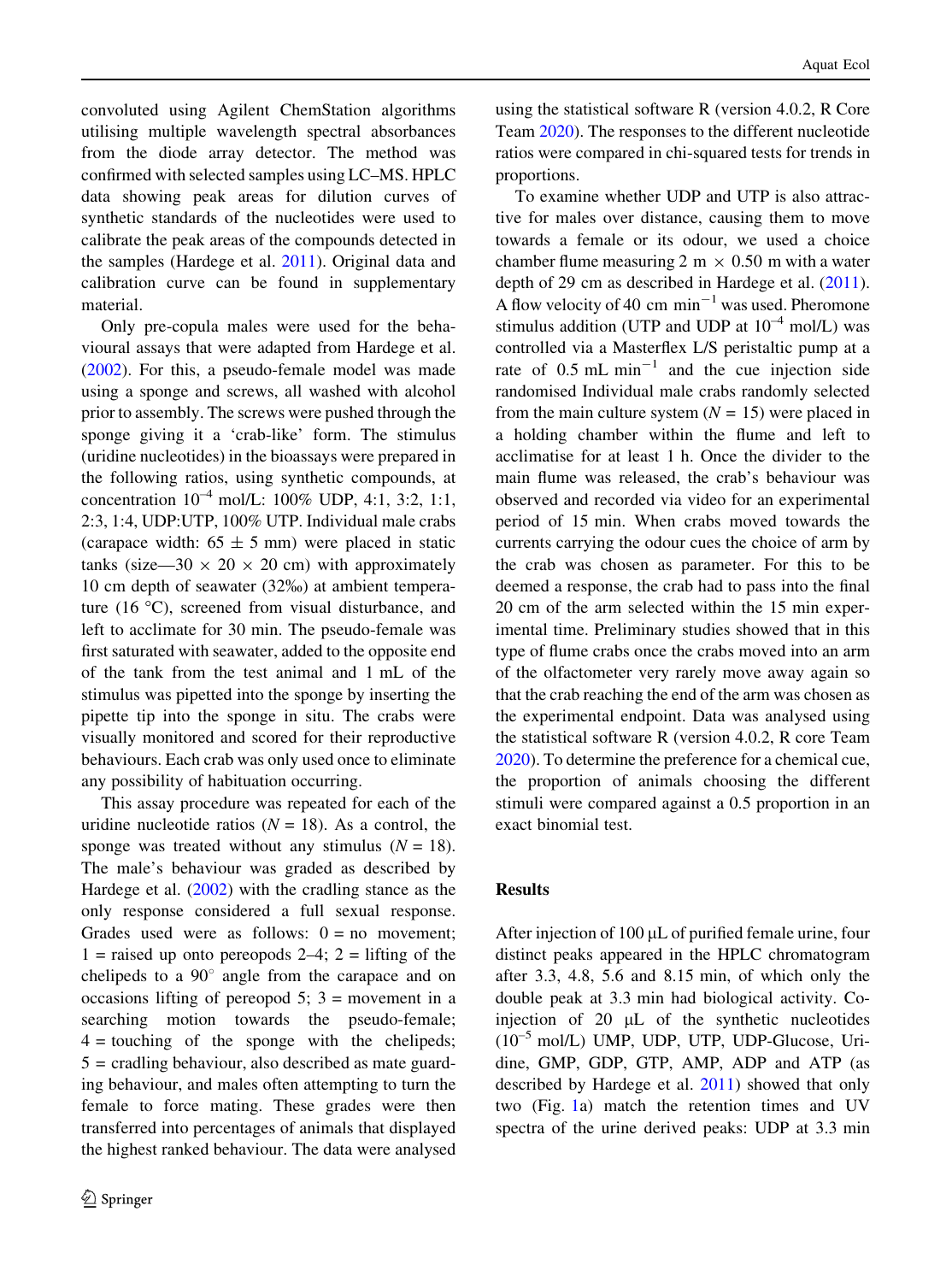<span id="page-4-0"></span>

Fig. 1 a Chromatogram of HPLC analysis:  $100 \mu L$  female urine (2 days before moult) on Phenomenex RP Fusion column with 0.2 M KH<sub>2</sub>PO<sub>4</sub> buffer (pH 5.5) at 1 mL min<sup>-1</sup>; overlaid with a chromatogram of HPLC analysis with  $20$   $\mu$ L nucleotide standards (10<sup>-5</sup> M): UMP (uridine monophosphate), UDP (uridine diphosphate) and UTP (uridine triphosphate). b Urine levels of UDP (uridine diphosphate) and UTP (uridine triphosphate) in female shore crabs pre-  $(n = 5 \text{ samples}, \text{urine})$ from 3 females pooled for each sample) and post moult  $(n = 10$ samples, urine from 3 females pooled for each sample) in ng/ 100 ll

 $(\lambda_{\text{max}} = 262 \text{ nm})$  and UTP at 3.2 min  $(\lambda_{\text{max}} = 262 \text{ nm}).$ 

Urine samples taken daily from 5 days before to 10 days after the female moult show a radical increase in UDP and UTP levels over time. Very little UTP (below HPLC detection threshold of 58 ng/ 100  $\mu$ L,  $n = 5$ ) was detected in female urine before they moulted. The level of UDP in female urine was up to 95 ng/100  $\mu$ L before moulting, but most urine samples were below detection threshold of  $62.5 \text{ ng}/100 \mu\text{L}$ urine  $(n = 5)$ . During moult and within 1 day postmoult a surge in UDP levels in the urine occurred, leading to a median of  $1000.5$  ng/ $100 \mu$ L female urine (IQR 715.0 ng/100  $\mu$ L urine,  $n = 10$ ) over the 10 days post moult. Similarly, UTP levels increased drastically but simultaneously showed large fluctuation over time (median 4331.7 ng/100 µL urine, IQR 1746.8 ng/100  $\mu$ L,  $n = 10$ ) with all post-moult samples containing both nucleotides, UDP and UTP (Fig. 1b). The ratios between UDP and UTP in urine varied between days and samples (post-moult median 3.2:1, IQR 2.7) but always showed higher levels of UTP than UDP.

Since the ratios of the two nucleotides variy between samples and over the moult we exposed male shorecrabs to a range of synthetic UDP and UTP ratios to examine which is the most potentially bioactive ratio. Figure 2a shows that most nucleotide ratios, with the exception of UDP 3:2 UTP and UDP 1:1 UTP,



Fig. 2 a Crabs eliciting touching of pseudo-female and cradling, as a full sexual response, in response to different pheromone ratios (uridine diphosphate (UDP) and uridine triphosphate (UTP) in summer conditions. Whilst there is no significant trend in the behavioural response of touching with chelipeds (blue), the cradling response (red) shows a significant trend across the ratios of UDP:UTP ( $n = 18$ , Chi-squared test of trend in proportions,  $\chi^2 = 18.6$ ,  $df = 1$ ,  $p < 0.0001$ ), with higher UDP contents eliciting a stronger response. b Percentage of male Carcinus maenas that choose between uridine diphosphate (UDP), uridine triphosphate (UTP) and seawater during the summer reproductive season. Values given as number of crabs responding,  $n = 15$ . orange = UDP. yellow = UTP. blue = seawater. Asterisks indicate significant difference in choice according to exact binomial test,  $*p < 0.05, **p < 0.01$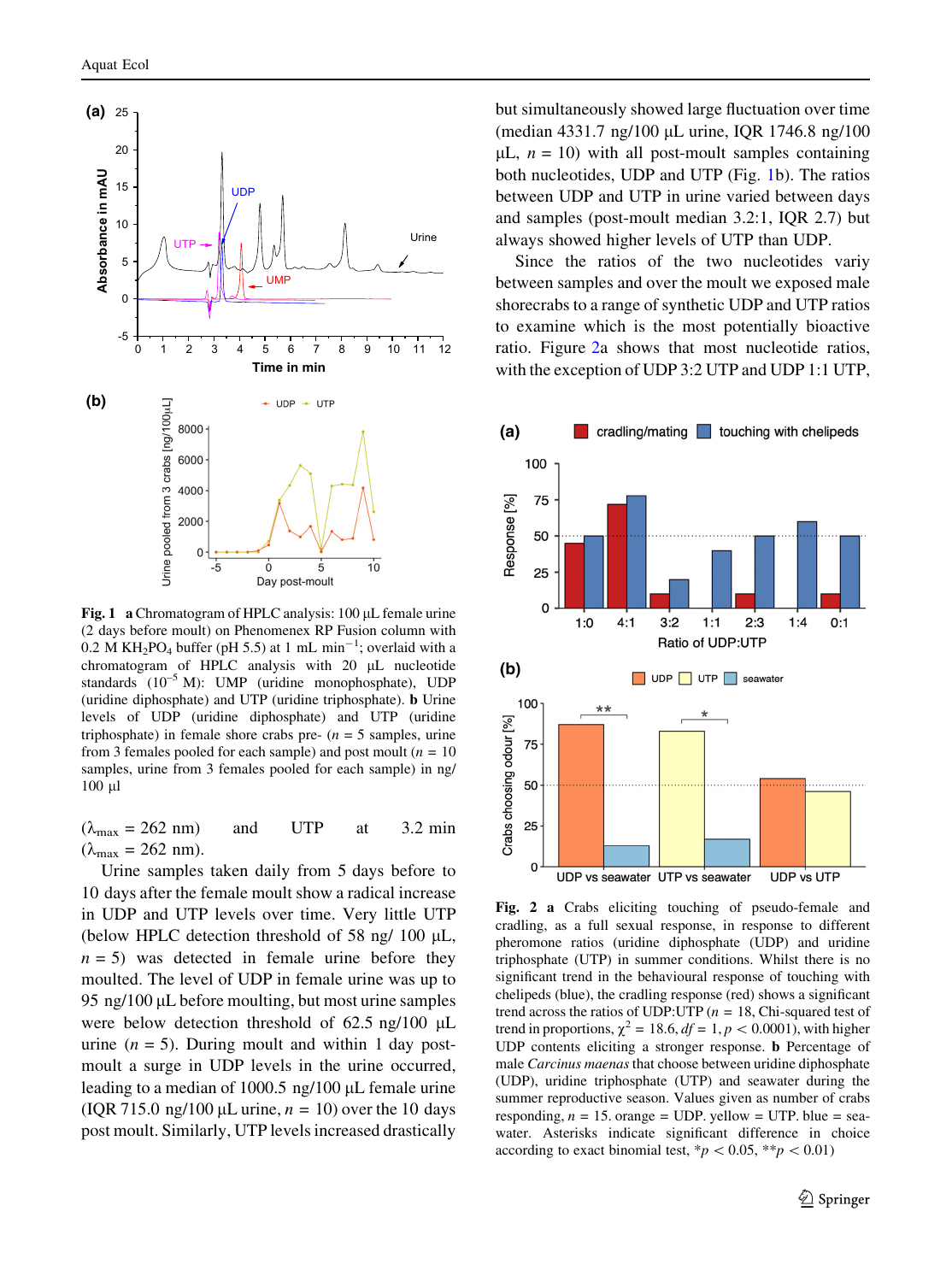elicit a behavioural response in at least half of the individuals, indicated by touching of the pseudofemale with the chelipeds. There is no statistically significant trend for the seven pheromone ratios tested for touching of the pseudo-female ( $\chi^2 = 0.004$ ,  $df = 1$ ,  $p = 0.95$ ). Initial touching behaviour did not progress to the full reproductive behavioural response of 'cradling' for all instances. Whilst UTP alone also induced cheliped touching, our results indicate that cradling behaviour is induced in male crabs exposed to nucleotide ratios with higher UDP levels (Fig. [2a](#page-4-0)). However, adding a small proportion of UTP to UDP clearly increases the behavioural response of male crabs. The 4:1 UDP:UTP mixture induces a 1.6 times higher rate of cradling response and cheliped touching as compared to UDP alone. The trend in cradling response over the pheromone ratio is statistically highly significant ( $\chi^2 = 18.6$ ,  $df = 1$ ,  $p < 0.0001$ ) and decreases with increasing proportion of UTP.

During the summer reproductive season, 100% of male crabs responded to the UDP stimulus in the flume experiments (see also Hardege et al. [2011](#page-8-0)) by moving from the holding chamber towards the stimulus source (attraction), whereas male crabs showed 80% response rate to UTP. Figure [2b](#page-4-0) shows that of the animals that reacted to the cue, male crabs have a significant preference for UDP over the seawater control (exact binomial test, 0.5 proportion,  $P = 0.007$ ) and likewise choose UTP over the seawater control (exact binomial test, 0.5 proportion,  $p = 0.04$ ). However, when male Carcinus maenas are given a choice between the two nucleotides UDP and UTP, no significant difference can be seen (exact binomial test, 0.5 proportion,  $p = 1$ ).

## Discussion

The female moult is the prime time for mating in many crustacean species, the shedding of the female carapace and her subsequent soft state allows for copulation. Aquatic examples of identified pheromone bouquets are increasing, and include fish, such as goldfish (Poling et al. [2001](#page-8-0)), Nereidid polychaetes (Hardege [1999;](#page-8-0) Zeeck et al. [1998a,](#page-8-0) [b](#page-8-0)) and lugworms (Hardege and Bentley [1997\)](#page-8-0). In Nereidid polychaetes and fish, the cues produced can be directly linked to the physiological state of the sender, here maturation (Hardege  $1999$ ). To date, the sex pheromone of C.

maenas, the moult specific biomarker NAGL (Nacetylglucosamine-1,5-lactone), that occurs in both helmet crabs (Yano et al. [2016](#page-8-0)) and blue crabs (Kamio et al. [2014\)](#page-8-0) and induces mating behaviour, and 9-octadecene-amide (Oleamide), the main component of the contact pheromone cue blend in hermaphroditic shrimp, Lysmata boggessi (Zhang et al. [2011\)](#page-8-0) represent the few crustacean sex pheromones that have been established, although headway has also been made in hermit crabs (Okamura et al. [2017\)](#page-8-0). Most of these compounds are linked to the production of chitin at the time of moult and function as moult biomarker (Yano et al. [2016\)](#page-8-0) making species specificity of such cues a challenge. The main component of the sex pheromone blend in *Carcinus maenas* has been previously identified as uridine diphosphate (UDP), which is found amongst a range of nucleotides in the urine of pre- and post-moult females (Hardege et al. [2011\)](#page-8-0). This reflects the importance of males to detect pre-moult females as shown in a range of brachyuran crabs (Yamamura [1987;](#page-8-0) Christy [1987](#page-7-0), review by Breithaupt and Thiel [2011\)](#page-7-0), but also raises the question whether males can distinguish between pre- and post-moult and with it pre- and post-mated females. Previous HPLC analysis of female urine samples pre and post-ecdysis showed a double peak on RP18 columns near 3.3 min, the retention time of female pheromone (Hardege et al. [2002\)](#page-8-0), indicating the existence of two chemically similar compounds in the peak. Our HPLC analysis of female urine shows the presence of both UDP and UTP in post-moult female urine.

UDP is produced in significant quantities during the last step of the chitin biosynthesis pathway when UDP-N-acetylglucosamine is converted into chitin (Merzendorfer and Zimoch [2003\)](#page-8-0). This involves the conversion of uridine triphosphate (UTP) to UDP, potentially resulting in excretion of both in post-moult urine forming a pheromone blend, also called 'bouquet'. Little is known about stability of bouquet ratios and cue quantities released especially when a behaviour occurs repeatedly over a period of days. The female's carapace only starts to harden after 8–14 days and the chitin biosynthesis changes as the moulting stage progresses. Bamber and Naylor ([1996\)](#page-7-0) found that post-moult pheromone release (using male attraction as a proxy) in  $C$ . *maenas* increases to its maximum between 3 and 5 days post ecdysis which fits the sharp increase of UTP and UDP in the female urine (see Fig. [1](#page-4-0)b). During the conversion of  $N$ -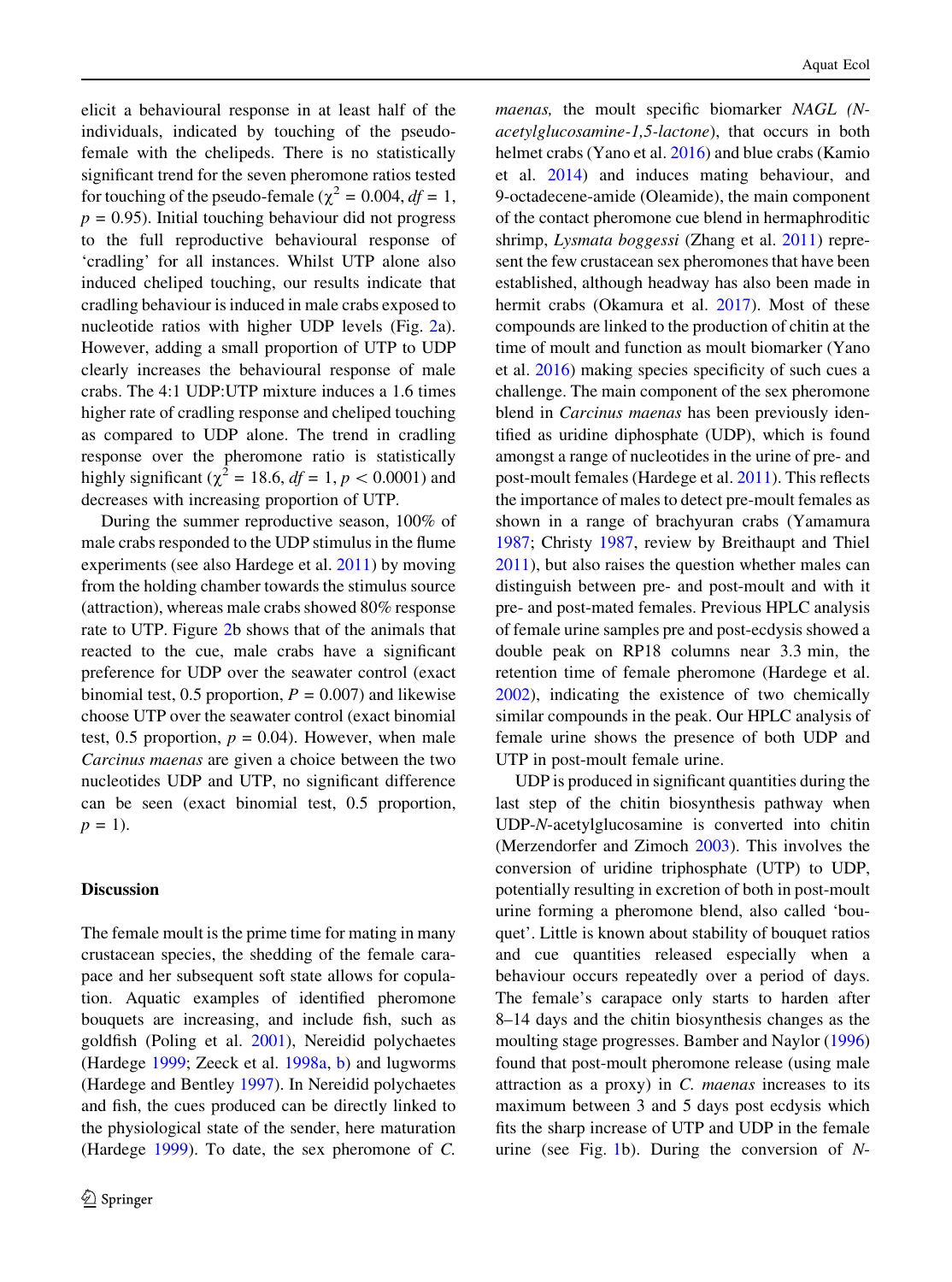acetylglucosamine-1-phosphate into chitin (Merzendorfer and Zimoch [2003\)](#page-8-0), UTP is used and releases energy, and eventually leaves the chitin biosynthesis scheme as UDP (Mansencal [1999\)](#page-8-0). Indeed, in our analysis of pooled urine from three females each day post moult shows that the ratio of the two nucleotides varies between days (median UDP 1:3.2 UTP, IQR  $2.7, n = 30$  females, 10 days). Females pre-ecdysis are expected to have low chitin biosynthesis activity whilst those at the beginning of the hardening out process (after ecdysis) should show high levels of chitin biosynthesis. As such, females may excrete different ratios of the two nucleotides pre and post moult. Very low levels of UTP are detectable (below HPLC quantification limit) pre-moult and UDP levels are also low  $(2.4 \times 10^{-6} \text{ mol/L})$ , but above the behavioural response threshold of 10–6 mol/L for male crabs as described by Hardege et al. [\(2011](#page-8-0)). The significantly higher levels  $(10^{-5} - 10^{-4} \text{ mol/L})$  for both, UDP and UTP post moult ensure male response even given the dilution effects of releasing urine into the environment.

The variability of the pheromone bouquet indicates that the message associated with the chemical signal may also change over time. We hypothesise that for female shore crabs, pre-moult attraction of a mating partner may dominate, whilst around the moult the induction of the mating behaviour and mating stance are a priority for the sender. Post-mating females should attract or keep males for mate guarding and protection from predators and cannibalism. Ekerholm and Hallberg ([2005\)](#page-8-0) demonstrated that female crabs are not simply passive during mating but actively approach males so the olfactory cue interplay between the sexes may be even more complex than currently elucidated, with receivers of cues able to make informed choices upon the physiological status and quality of an individual as potential mating partner. We conclude that the variability in odour profiles may foster informed decision making, the exact details of which require future studies.

Whilst the variable pheromone bouquet might reflect the variable behavioural role of the chemical signal, it is likely to stem from the individual's metabolic fitness or be a result of the duration of time since last urine release. In addition, pheromone release is not limited to urine but shore crabs are known to also release pheromone via the gills (Bamber and Naylor [1996\)](#page-7-0), impacting the cue quantity in the environment. Qualitative and quantitative stability of pheromone release is a field rarely studied in aquatic organisms but potentially provides the receiver of a message with additional information about a sender's physiological state.

Reproductive behaviour assays using synthetic compounds showed the most bioactive nucleotide ratio to induce the cradling/mating reproductive behaviour to be UDP 4:1 UTP (Fig. [2](#page-4-0)a), whilst still eliciting high levels of attractiveness by containing both nucleotides. The increased bioactivity of the pheromone blend 4:1 ratio of UDP:UTP potentially maximises the reproductive response of males, albeit all ratios with higher levels of UDP elicit some degree of reproductive cradling. It is important to note that the most bioactive ratio UDP 4:1 UTP for cradling behaviour is not found at all in our female urine samples. The high levels of UTP in female urine show that post-moult female urine is predominantly a male attractant whereby a high quantity of UDP in the urine pheromone bouquet ensures that cradling takes place. Our study confirms that females are chemically attractive to males several days after ecdysis, which fits a 'desperate sender theory' with unmated females' urgency of attracting a male partner increasing dramatically. Hence, the attraction of a male (via UTP) should be the female's initial priority. This is reflected in dramatic increases in their sex pheromone production, before hardening out post ecdysis. If males are able to detect the moulting or reproductive status of the female through the combination of both, UTP and UDP in the pheromone bouquet, as well as the feeding deterrent crustecdysone (20HE), that is only found in pre-moult urine (Hayden et al. [2007](#page-8-0)) and reduced cannibalism, they could utilise this information to select suitable females, enabling mate choice in the males. Hence, the crab's pheromone bouquet combines the attractiveness of UTP with the induction of a mating response via UDP to attract males over distance and ensure reproduction.

As described by Christensen et al. [\(1989](#page-7-0)), pheromone bouquets could have evolved as a mechanism to control multiple components of a complex behaviour. In crustaceans, pheromones are described to function as long range and short range attractants, to elicit typical behavioural displays and to induce copulation behaviour (Zhang et al. [2010](#page-8-0)), the latter is likely to be controlled also via contact cues (Zhang et al. [2011\)](#page-8-0) that could also play a role in the male shore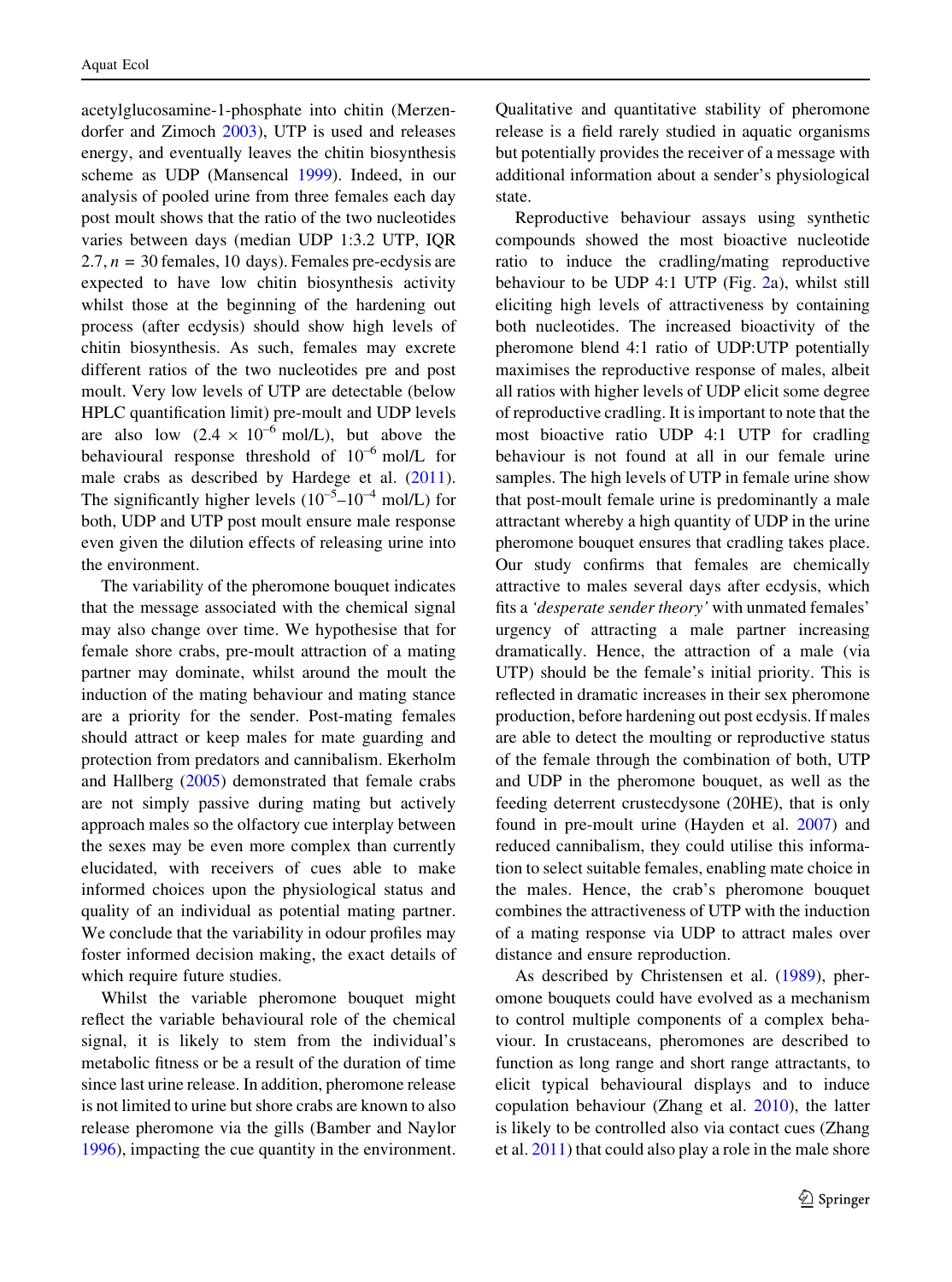<span id="page-7-0"></span>crab decision making as these probe the softness of the female carapace prior to engaging in the cradling behaviour. Pheromone blends are typically described as a well-defined, fixed ratio that is species, reaction, and even population specific (see Wyatt [2014](#page-8-0) for review), but our study shows that these blends can vary substantially between individuals and moult stage most likely depending on the physiological state of the sender that produces the signals.

Here, we show that although UDP is the key component of the female Carcinus pheromone system (Hardege et al. [2011\)](#page-8-0), the closely related nucleotide UTP also occurs in female urine, thus suggesting a pheromone bouquet in shore crabs, and potentially other crustacean species (Zhang et al. [2020\)](#page-8-0). Our study shows that the mating response of shore crabs increases 1.6-fold with the addition of a small fraction of UTP to UDP. Moreover, temporal variations in the mixtures within a pheromone bouquet can reflect the moult stage of the sender (female), potentially allowing the receiver of a signal (male) to make decisions about the message conveyed. To our knowledge, this is the first marine invertebrate where evidence exists that changes in the physiological state of a sender reflect directly upon the chemical signal bouquet produced. The optimum ratio and concentrations in pheromone blends eliciting behaviours in laboratory studies are also not necessarily identical with what can be found in urine or real environmental samples, a fact almost entirely overlooked in aquatic chemical ecology. This variability of cues opens future opportunities to study the role of chemical signals in mate choice, size dependent or social status-dependent mating tactics, receptivity, and seasonal responses of the mating partners. Understanding variability in signal production and reception could also have major implications for the practical applications of chemical cues for invasive species control of this global invader and for the development of tools in crustacean management.

Acknowledgements The authors would like to thank the Chemical Ecology group at the University of Hull for their feedback and comments upon the manuscript. This work was supported by NERC (NER/S/C/2004/12985) and by J.W. Aquaculture, Neath, UK. The authors gratefully accept technical support by Victor Sweetez and Margaret Huffee at the Department of Biological and Marine Sciences at Hull University. We are grateful to the students of the department who helped collect shore crabs.

Data availability All data used for Figs. [1](#page-4-0) and [2](#page-4-0) are available as Supplementary Material.

#### Declarations

Conflict of interest There are no conflicts of interest.

Ethical approval All experiments were approved by the University of Hull Ethics Committee under the approvals U020.

Open Access This article is licensed under a Creative Commons Attribution 4.0 International License, which permits use, sharing, adaptation, distribution and reproduction in any medium or format, as long as you give appropriate credit to the original author(s) and the source, provide a link to the Creative Commons licence, and indicate if changes were made. The images or other third party material in this article are included in the article's Creative Commons licence, unless indicated otherwise in a credit line to the material. If material is not included in the article's Creative Commons licence and your intended use is not permitted by statutory regulation or exceeds the permitted use, you will need to obtain permission directly from the copyright holder. To view a copy of this licence, visit <http://creativecommons.org/licenses/by/4.0/>.

#### References

- Bamber SD, Naylor E (1996) Chemical communication and behavioural interaction between sexually mature male and female shore crabs (Carcinus maenas). J Mar Biol Ass UK 76:691–699
- Bentley MG, Pacey AA (1992) Physiological and environmental control of reproduction in polychaetes. Oceanogr Mar Biol 30:139–148
- Breithaupt T, Thiel M (2011) Chemical communications in crustaceans. Springer, Cham
- Bublitz R, Sainte-Marie B, Newcomb-Hodgetts C, Fletcher N, Smith M, Hardege JD (2008) Interspecific activity of sex pheromone of the European shore crab (Carcinus maenas). Behav 145:1465–1478
- Byers JA (2005) Chemical constraints on the evolution of olfactory communication channels of moths. J Theor Biol 235:199–206
- Cardé RT, Cardé AM, Hill AS, Roelofs WL (1977) Sex pheromone Specificity as a reproductive isolating mechanism among the sibling species Archips argyrospilus and A. mortuanus and other sympatric tortricine moths (Lepidoptera: Tortricidae). J Chem Ecol 3:71–84
- Christensen TA, Mustaparta H, Hildebrand JG (1989) Discrimination of sex pheromone blends in the olfactory system of the moth. Chem Senses 14:463–477
- Christy JH (1987) Competitive mating, mate choice and mating associations of brachyuran crabs. Bull Mar Sci 41:177–191
- Derby CD, Hutson M, Livermore BA, Lynn WH (1996) Generalization among related complex odorant mixtures and their components: analysis of olfactory reception in the spiny lobster. Physiol Behav 60:67–95